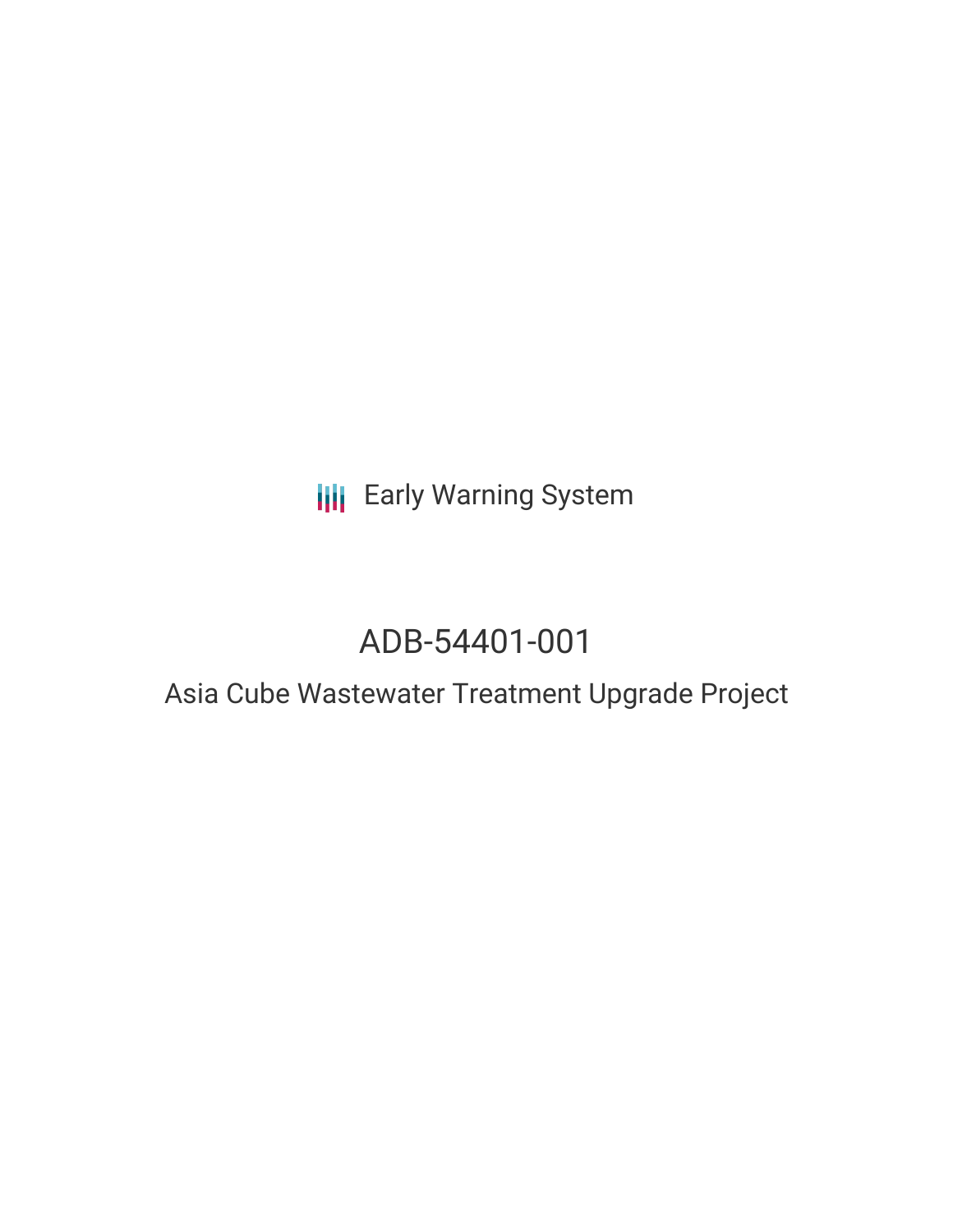

#### **Quick Facts**

| <b>Countries</b>               | China                                   |
|--------------------------------|-----------------------------------------|
| <b>Specific Location</b>       | Guangdong, Heilongjiang, Henan, Shaanxi |
| <b>Financial Institutions</b>  | Asian Development Bank (ADB)            |
| <b>Status</b>                  | Proposed                                |
| <b>Bank Risk Rating</b>        | B                                       |
| <b>Voting Date</b>             | 2021-05-10                              |
| <b>Borrower</b>                | China Cube Water Limited                |
| <b>Sectors</b>                 | Infrastructure, Water and Sanitation    |
| <b>Investment Type(s)</b>      | Loan                                    |
| <b>Investment Amount (USD)</b> | $$35.64$ million                        |
| <b>Loan Amount (USD)</b>       | \$35.64 million                         |
| <b>Project Cost (USD)</b>      | $$35.64$ million                        |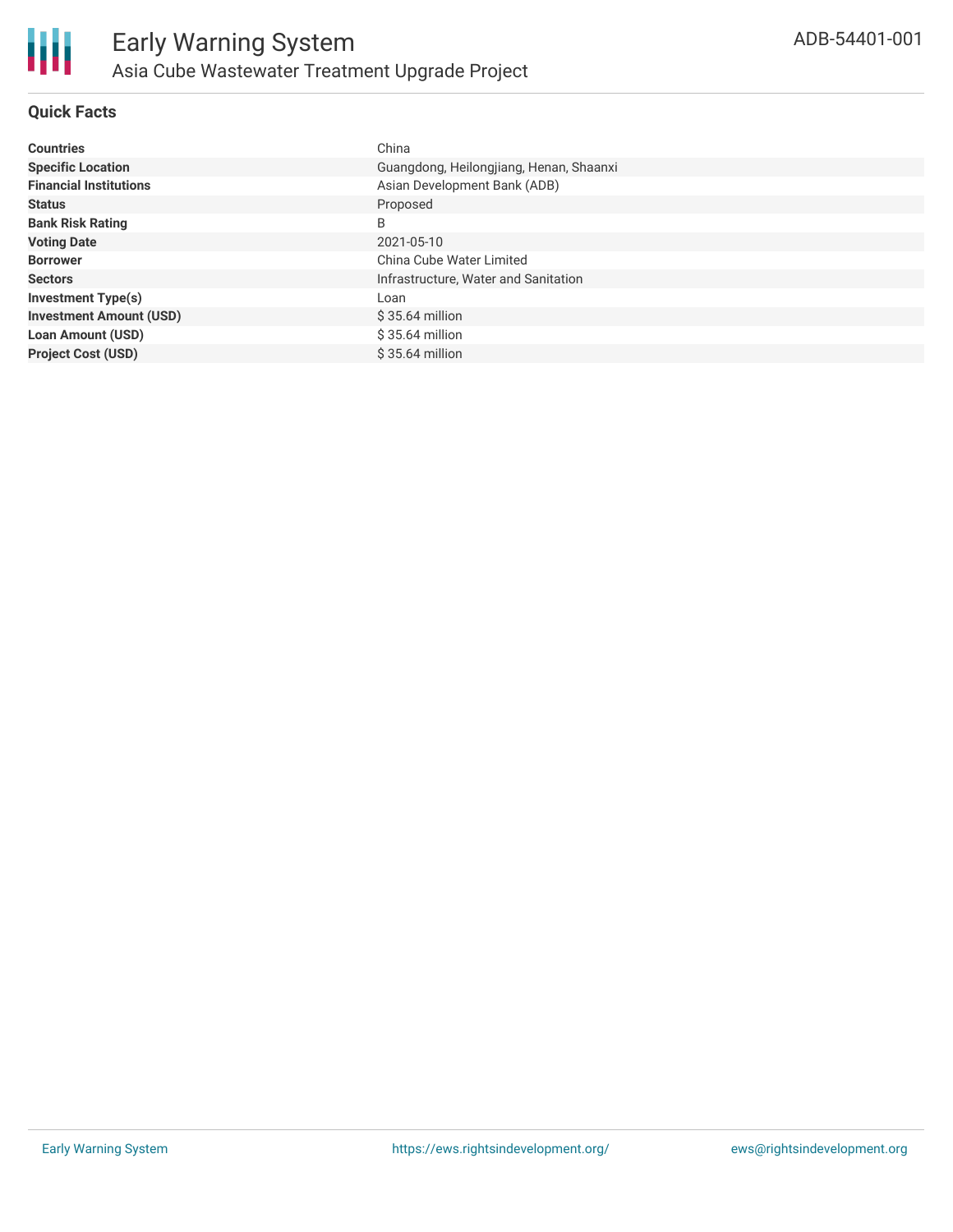

#### **Project Description**

According to the bank document, "the Project will support the expansion of wastewater treatment (WWT) capacity and upgrade of discharge standards in Henan, Shaanxi, Heilongjiang and Guangdong provinces in the PRC.

As the majority of China Cube Water(CCW) wastewater treatment plants are located in provinces along the Yellow River, the project is directly complementary to the East Asia Regional Departments Yellow River Basin program (2021-2025). Finally, the Project will track specific pollutants to contribute to ADBs Action Plan for Healthy Oceans".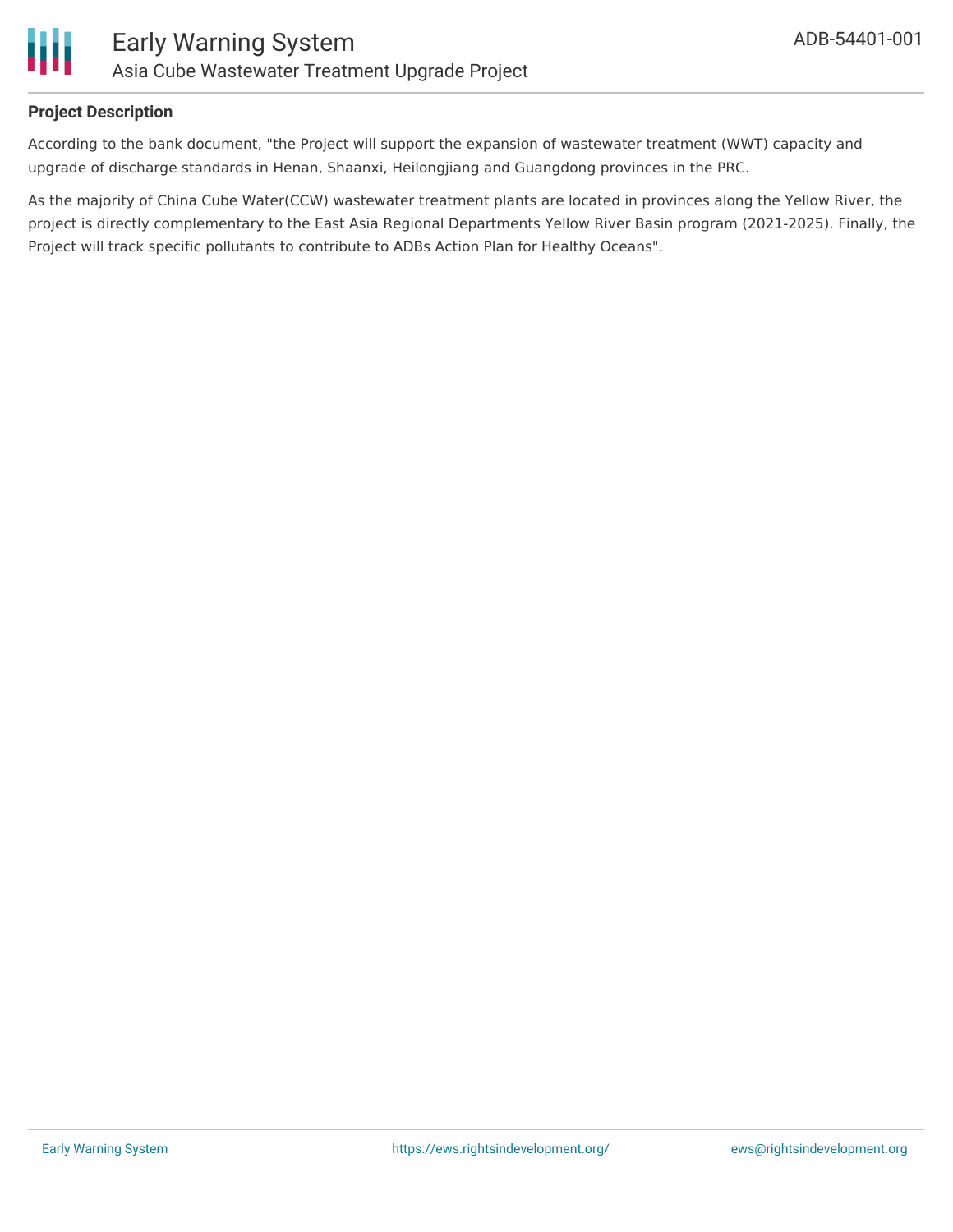

#### **Investment Description**

Asian Development Bank (ADB)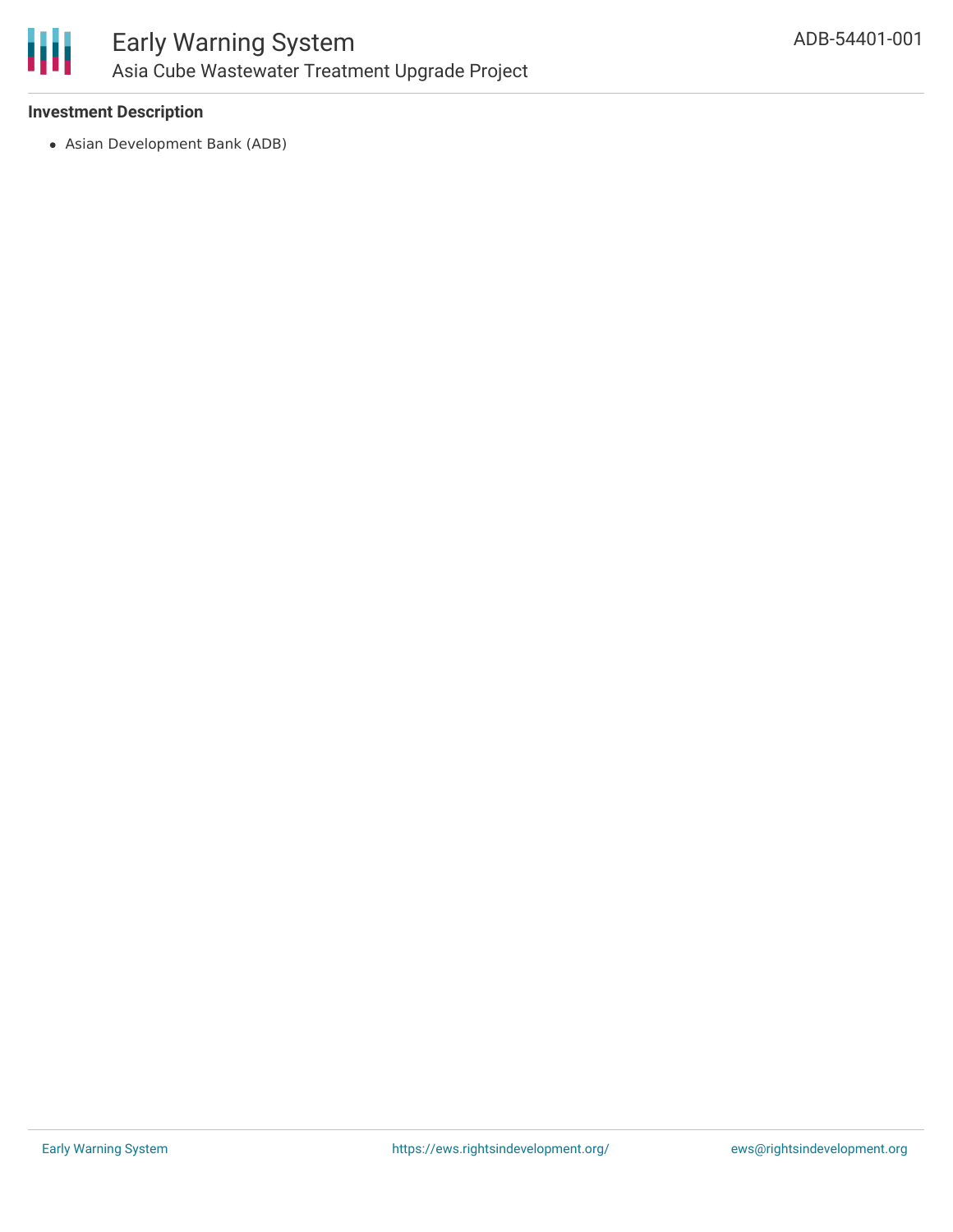

## Early Warning System Asia Cube Wastewater Treatment Upgrade Project

| <b>Private Actor 1</b>   | <b>Private Actor</b><br>Role | <b>Private Actor</b><br>l Sector | <b>Relation</b>          | <b>Private Actor 2</b>  | <b>Private Actor</b><br>2 Role | <b>Private Actor</b><br>2 Sector |
|--------------------------|------------------------------|----------------------------------|--------------------------|-------------------------|--------------------------------|----------------------------------|
| $\overline{\phantom{a}}$ | $\sim$                       | $\overline{\phantom{0}}$         | $\overline{\phantom{a}}$ | Asia Cube Water Limited | Parent Company                 | $\overline{\phantom{a}}$         |
|                          |                              | $\sim$                           |                          | China Cube Water Ltd.   | Client                         |                                  |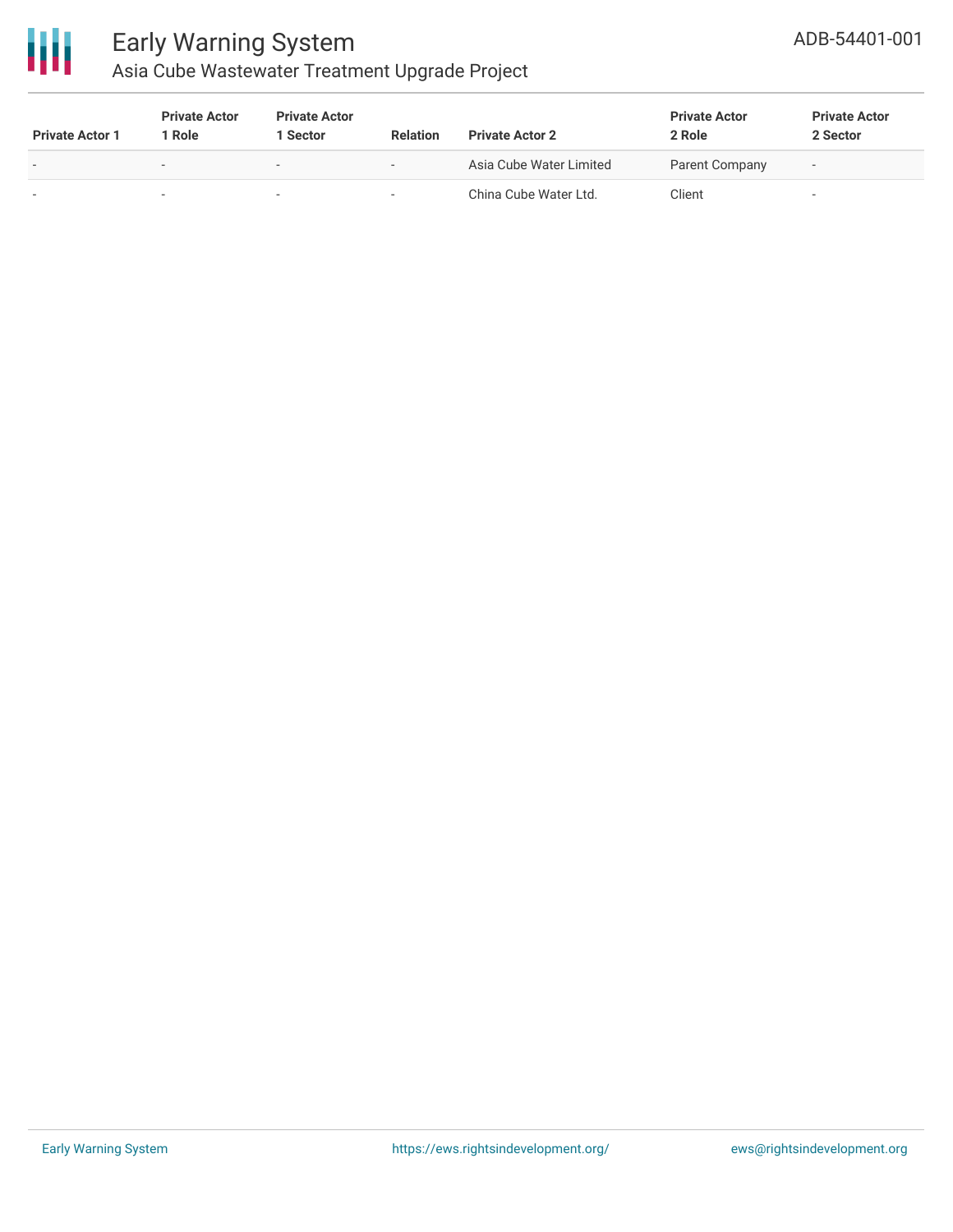#### **Contact Information**

**Responsible ADB Officer:** Bhattacharya, Aditi

**Project Sponsor(s):** Asia Cube Water Limited

\*There is no further information being disclosed at this stage of the project\*

#### **ACCESS TO INFORMATION**

You can submit an information request for project information at: https://www.adb.org/forms/request-information-form

ADB has a two-stage appeals process for requesters who believe that ADB has denied their request for information in violation of its Access to Information Policy. You can learn more about filing an appeal at: https://www.adb.org/site/disclosure/appeals

#### **ACCOUNTABILITY MECHANISM OF ADB**

The Accountability Mechanism is an independent complaint mechanism and fact-finding body for people who believe they are likely to be, or have been, adversely affected by an Asian Development Bank-financed project. If you submit a complaint to the Accountability Mechanism, they may investigate to assess whether the Asian Development Bank is following its own policies and procedures for preventing harm to people or the environment. You can learn more about the Accountability Mechanism and how to file a complaint at: http://www.adb.org/site/accountability-mechanism/main.